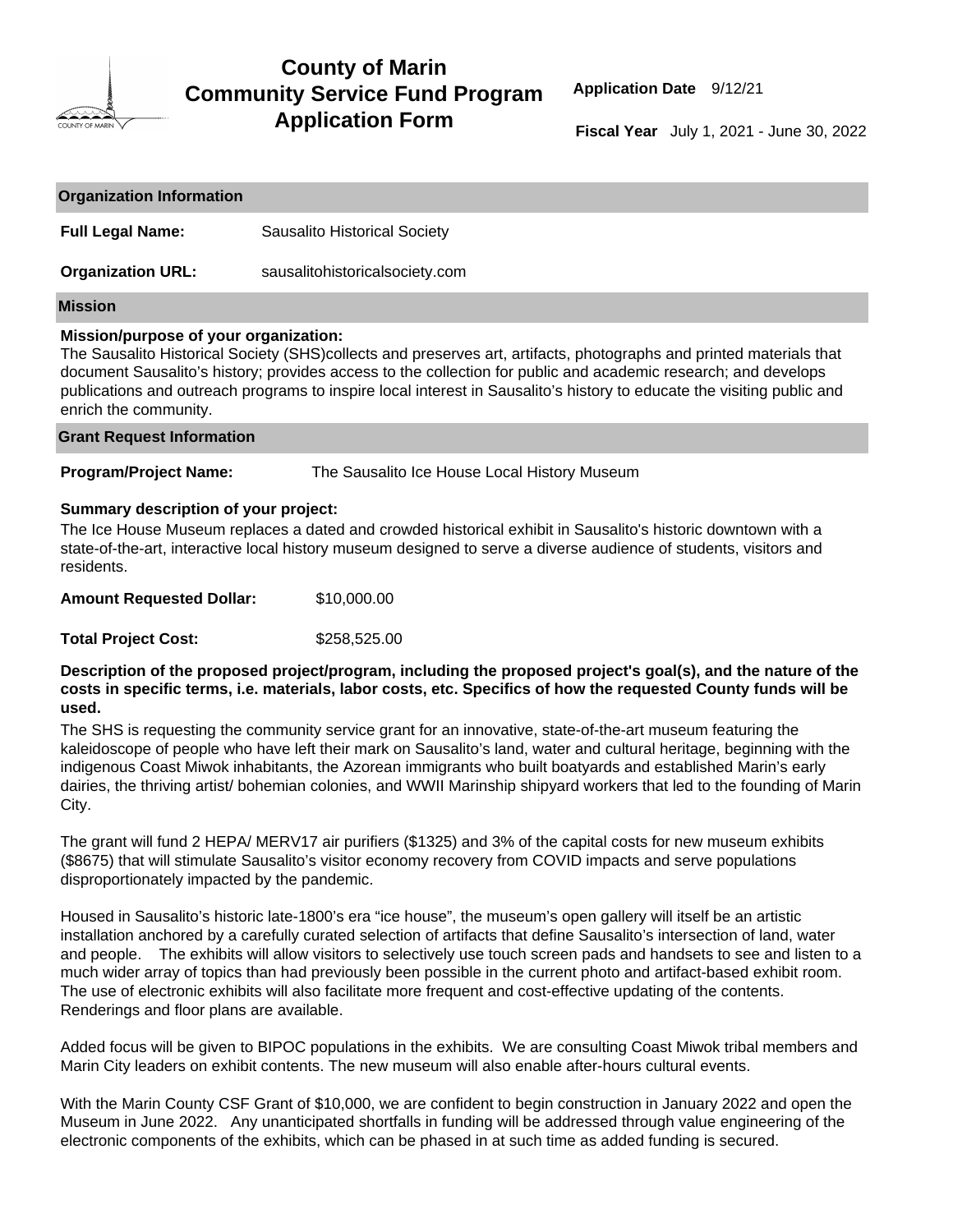## **List of all community interests that will be affected by the proposed project/program and the public benefit to be derived from it:**

The project will:

• Provide economic recovery stimulus for the COVID-impacted economy in downtown Sausalito. In a December 2020 survey, 42% of Sausalito businesses reported COVID-related income losses of 50-100%. Sausalito sales tax, transient occupancy tax and parking revenues cumulatively declined by \$2,659,479 since FY 2018-19. A 2017 economic analysis by Oxford Economics documents that museums generate a Gross Value-Added economic multiplier to the Hospitality and Leisure sector of the economy of 34%.

• Create a hands-on learning center for the Sausalito Historical Society's year-long local history curriculum for all third graders in the Sausalito Marin City School District, 75% of whom are economically disadvantaged. The SHS Schools program's diverse team of trained volunteer docents has provided classroom lessons, field trips, and recognition programs for these students over the past 14 years.

• Equip the presently unventilated Ice House building with medical grade air purifiers that, coupled with CDC/ County recommended measures, will aid in reducing the transmission of COVID virus.

• Expand accessibility for persons with disabilities, including new accommodations for those with mobility, visual, auditory and cognitive disabilities.

• Serve economically disadvantaged visitors in a transit-intensive location (ferry and Marin/ San Francisco bus service) with a free opportunity to experience the rich multicultural history of Sausalito and Marin City.

• Continue the active collaboration with between the SHS with the Marin City community, which has been disproportionately impacted by the COVID epidemic. SHS co-sponsored an acclaimed play in Marin City and an online program on the life of Joseph James, a black WWII Marinship worker who led a successful wage discrimination suit on behalf of black workers. A SHS board member born in Marin City played the part of Joseph James in both productions. He also portrays Joseph James as one of our school docents.

**This organization has never received Community Service funds.**

## **No County funding was received for this project or others.**

**Project/program can be completed if amount received is less than requested amount of Community Service funds.**